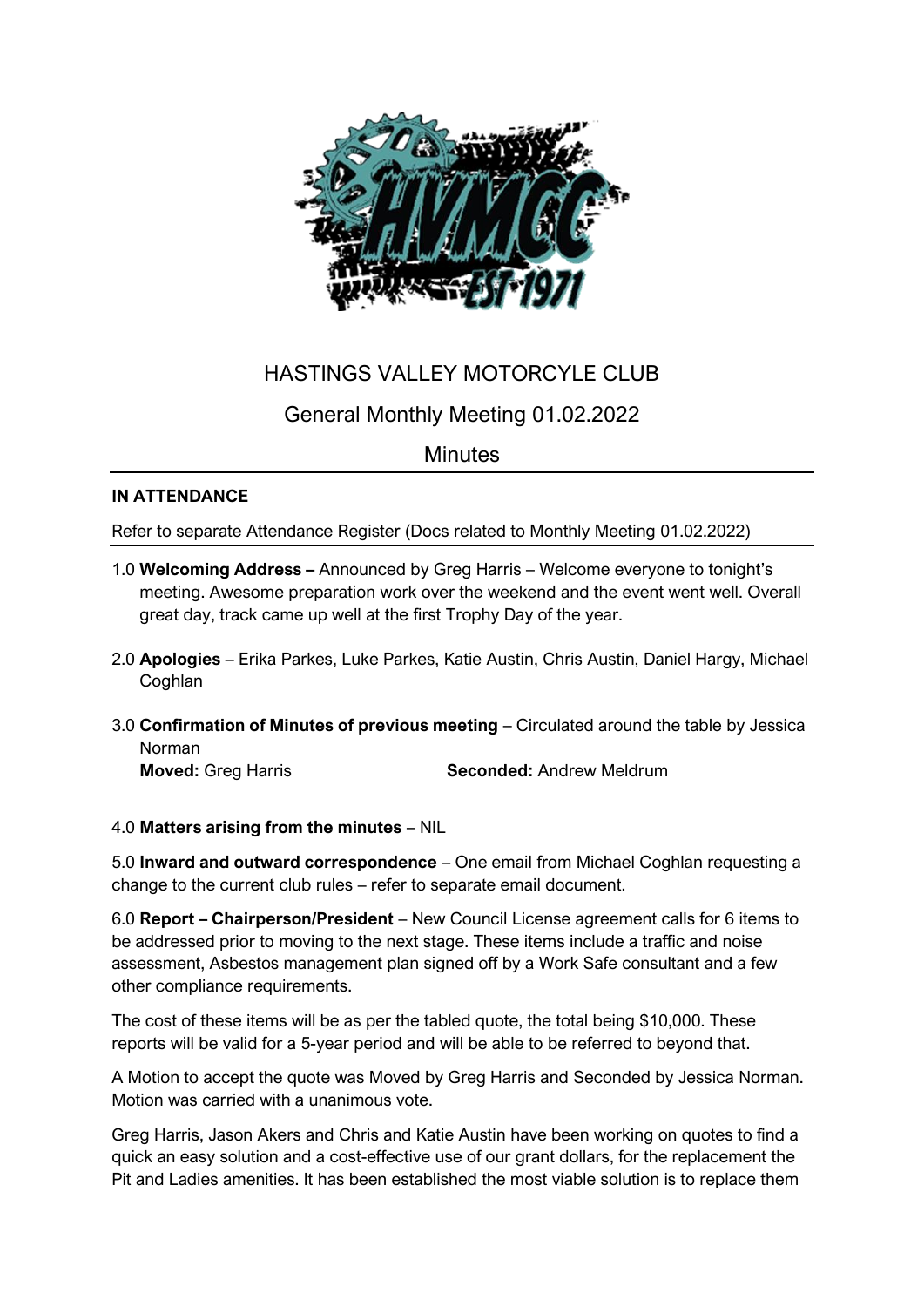with prefabricated buildings. The best quote was for a delivered cost of around \$82,000. This will leave around \$25,000 for installation and the refurbishment of the separate men's ablutions. From the total of \$105,000 in grants.

A Motion to accept the quote was Moved by Greg Harris and Seconded by Andrew Meldrum. Motion was carried with a unanimous vote.

Greg is still chasing the insurance company for payment. A stat deck was signed stating the club owned the items claimed.

New mower has been ordered, however will still be some time away.

The club has 37 club sponsors for the 2022 totalling over \$20000.

7.0 **Report Treasurer's Report** – Grants account \$49000, Main account \$14900.49, Canteen \$1022.28, working bee \$245.55

8.0 **Report – Canteen Report** – Weekend was busy, selling out of most items. On rough a count there was \$2200 in cash and around \$1900 in Eftpos. Approx. \$1500 was spent. Canteen will be on schedule for King of MX. Josh Slade is kindly going to provide a refrigerated truck to store food and drink in. Helpers still need to be nominated for the weekend.

#### 9.0 **Report – Race Secretary** – Nil

10.0 **Item for Discussion –** King of MX preparations – Steward to be Darrell Fitzgibbon. Michael Coghlan clerk, Katrina assist, Race Secretary Marie Kerby & assisted by Sharn Gayler plus Lauren.

It has been agreed to charge all riders \$20 each to cover the cost of the RFS providing marshals. MNSW rep to collect the \$20.

Motion to pay the RFS \$100 was moved by Greg Harris and Seconded by Andrew Meldrum. Motion was carried with a unanimous vote.

Club to collect \$20 for camping and provide a sticker as proof of payment at sign on. Erica Parkes to assist collection.

Dan Hargy to go on patrol to check for any payment dodgers.

Two paramedics have been hired for each day as well as our normal first aid service providers.

MNSW Gear to be here on Thursday they may need help.

Katrina to purchase purple vests for Media use.

COVID safe procedures to be in place. Still need positions filled for the day.

Sharn to organise a 20 metre transponder loop from MNSW.

Plenty of jobs for the club to do including selling merchandise, checking on Marshals, running food and drink, man the start gates, dummy grid and finish line. Andrew to advertise for help.